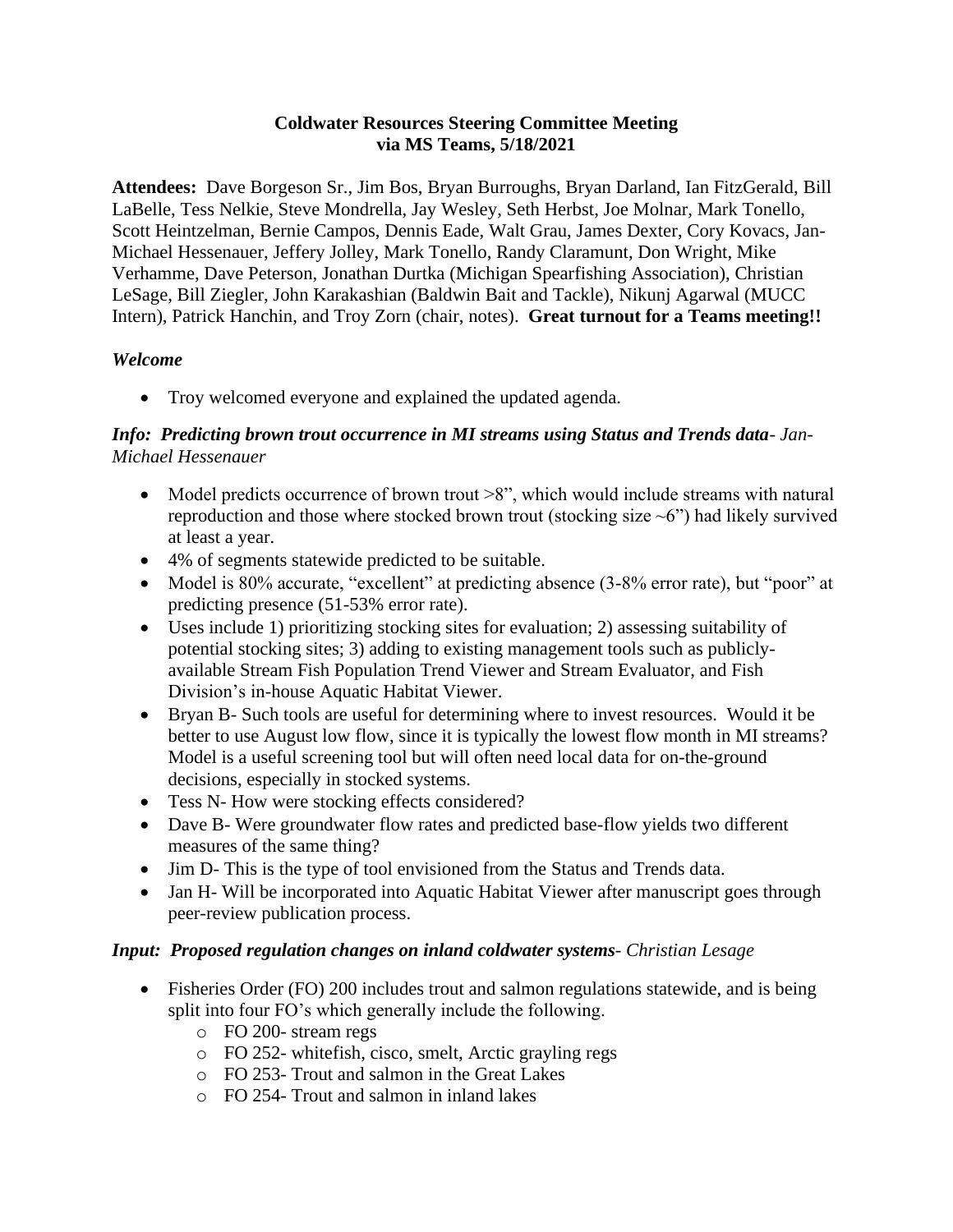- Christian L- provided an overview of changes by the 4 FO categories, after which questions and discussion ensued.
- Dave P- Any steelhead limit changes? None are being proposed, but Jay W is leading discussions on this topic.
- Proposed change of stream regulations in the Jordan River (i.e., changing Type 4 to 3; Type 1 to 2; and upstream movement of location on the river where the regulation change occurs) resulted in the most discussion (below).
	- o Don W.- Opposed to it. It doesn't make sense.
	- o Scott H.- Over several years, the management unit negotiated with the Friends of the Jordan group towards regulations they though could be tried. They seemed to be initially supported ("on the surface"), but have recently been opposed by others, including general anglers, Inland Waters Guide Alliance (please correct name if it's incorrect), and local conservation officers.
	- o Dave B.- Thinks regulation should be Type 1 down to vicinity of Pinney Bridge.
	- o Bill Z.- Type 2 regulations were removed on a number of U.P. streams and they are likely inappropriate here.
	- o Jim D.- Reiterated that this is not Fisheries Division's proposal.
	- o Jim D.- Proposed coldwater regulation changes should be included as a standing agenda item for future spring CRSC meetings and that proposals be sent to the CRSC prior to that meeting.
	- o Bryan B.- Was not providing TU's position, but he was more concerned than supportive. Moving the boundary upstream is not a good idea, and it could be downstream from its current location. Changing the Type 4 to Type 3 may be something that could be "moved on".
	- o Steve M.- Current designation is "out of line" with current fishery and management plan. It would be "crazy" to make the proposed changes. Largescale beaver dam removals conducted by Friends of the Jordan really hurt the river due to extensive mobilization of sediment held behind dams.

## *Input: Spearfishing proposal- Seth Herbst, with Jonathan Durka, leader of the Michigan Spearfishing group*

- Seth provided a detailed presentation providing background on the proposal to expand spearfishing to include harvest of northern pike, walleye, and lake trout in Great Lakes waters. Comments and responses follow:
- Bill Z.- Confirmed proposal was for Great Lakes waters only, then asked why these species were added. Jon- To get more table-worthy game fish. Bill- Why not other species? Jon- Moving forward in "small steps". Bill- U.P. Sportsman's Alliance opposes it. Bill mentioned that there were past abuses, noting previous experience indicating the ease at which walleyes laying in weed beds could be speared. Thought allowing this on Great Lakes was a slippery slope to inland waters.
- Don W.- Also concerned that allowing it may be going down a slippery slope.
- Steve M.- As an avid darkhouse spearer, he indicated that data suggested hook and line fishing was more effective than darkhouse spearing because hook and line anglers could actively pursue fishes they were targeting. What is the success rate of spearfishers for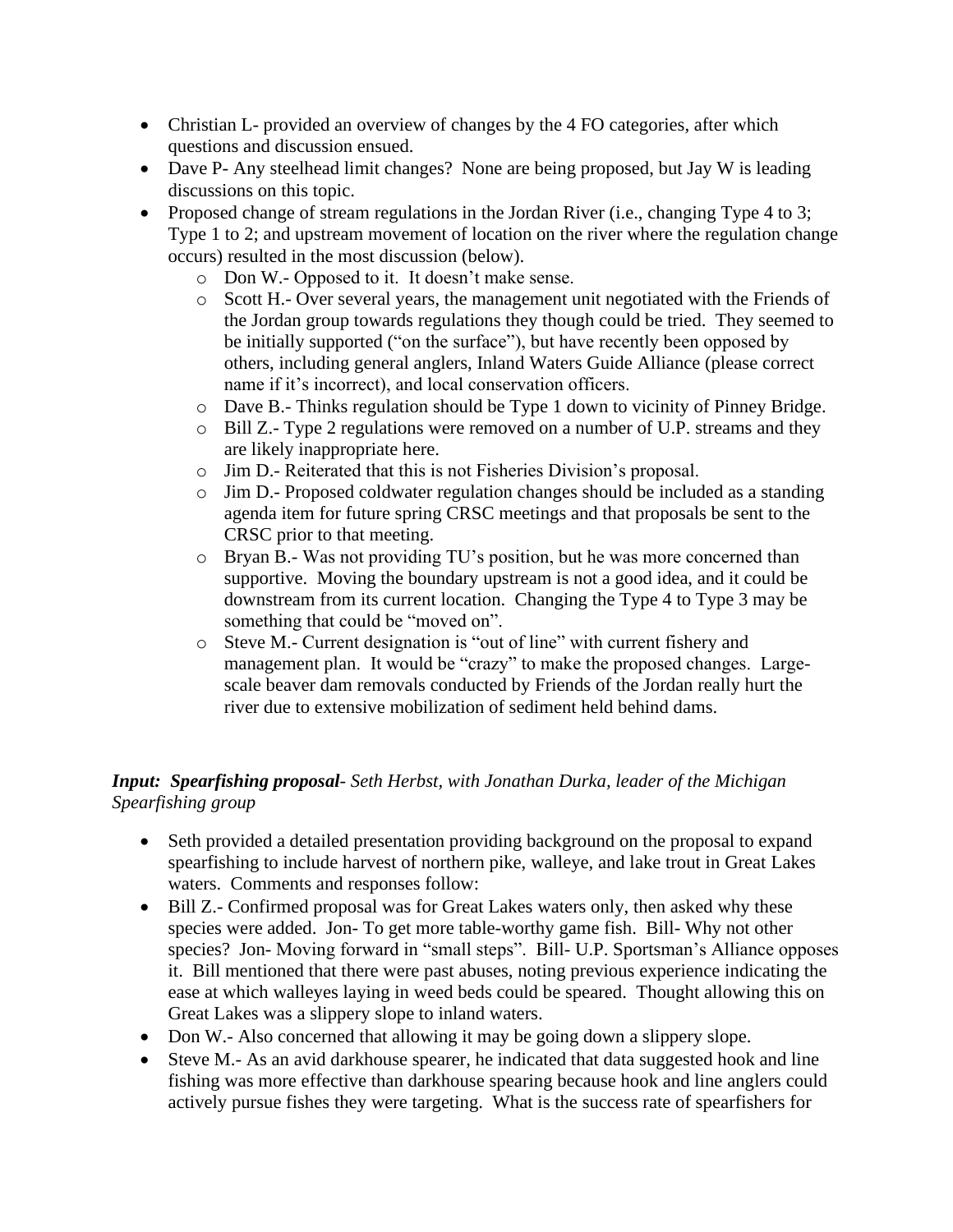these species elsewhere? Jon- Doesn't know, but success is often site and situation specific, analogous to hook and line angling though chasing fish with a spear may be different.

- Tess N.- How can you honor the size limit when shooting a spear from 15-20 ft away from the fish, knowing that spearing is an inherently lethal way to catch fish? Jon- The spearfisher has to take proper steps and is responsible for their actions, acknowledging that there are wanton waste laws.
- Bryan B.- It is ok to encourage new fisheries, but what can be expected from a totally new type of fishery? Unlike hook and line anglers, spearers just need to find fish and don't need to make them bite. It would be important to incorporate learning in the process of opening such a fishery if it occurs.
- Modifications to fishing regulations to better tailor them to the spear fishery may be appropriate (e.g., for walleye have a smaller bag limit and no minimum size limit (MSL)).
- Dave B.- Agrees with no MSL. Fishery could be opened as a 5-year experiment, to enable fishery to sunset if it was not deemed viable. More supportive of spearing fisheries when fish are consumed as opposed to those where rough fish are shot (sometimes in very large quantities) and disposed of.
	- o Bill Z.- Suckers and whitefishes are highly desired for consumption in the UP.
- Bryan D. (chat)- Agrees with Bryan B and Dave B ideas- limited harvest, open on a trial basis, with reporting and evaluation.
- Mike V.- Could spearfishery occur at night? Seth- No, the night fishery option was dismissed because of numerous safety concerns.
- Jim D.- What is your best estimate of participants in MI? Jon- about 500 in Facebook group, about 150 active (i.e., they spearfish twice per month) participants. Most spearfishing occurs around structure (e.g., breakwalls), and most dive with a buddy. Most divers don't go deeper than 20-30 ft and can hold their breath for about a minute.
- Tally of committee member opinions: 7 people in favor of moving spearfishing proposal forward to NRC "as is", 4 against.

## *Input: Definition of a fly- Joe Molnar*

- Joe initiated the discussion of the definition of a "commonly accepted fly" and who determines what one is. After looking at pictures of several flies that may or may not qualify as artificial flies, the discussion focused on what qualifies as an artificial fly with respect to trout angling in Michigan. Jim Dexter said the definition of an artificial fly is not in statute and can be changed. So, from a regulatory perspective MDNR determines what an acceptable artificial fly is.
- Mark T.- This is not a new issue and mostly deals with the PM River, which is the only flies-only reach with salmon and steelhead runs. Artificial lures only would solve the problem immediately, with glue eggs not being allowed.
- Dave B.- Fisheries Division has used the same definition since 1970 when he wrote it. Thinks it could be clarified to allow single hook lures without a spinner, spoon, etc.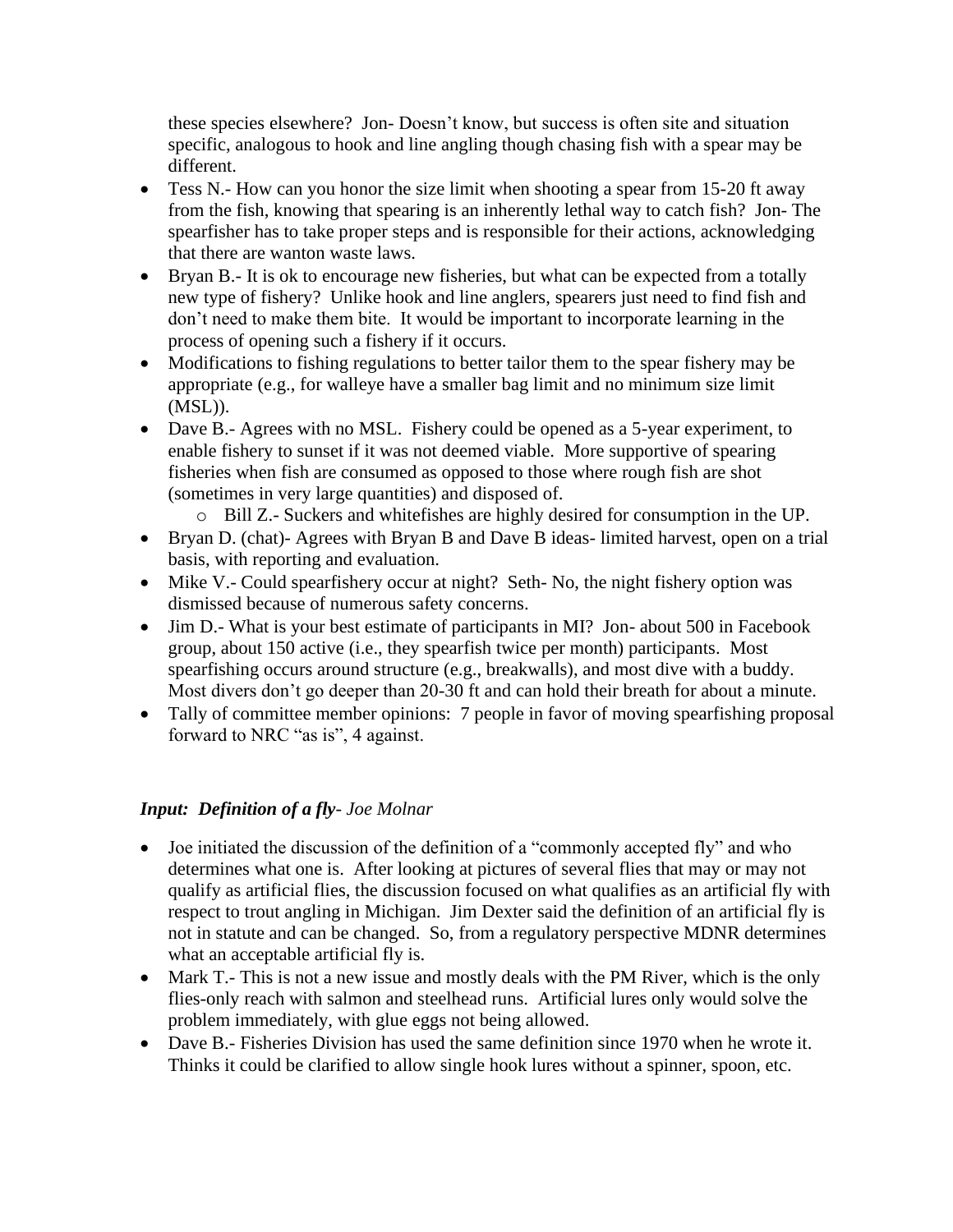- Jim B<sub>r</sub> In favor of a single hook (no double/stinger hook), and no glue eggs or beads. Suggest we look at New York's definition, specifically language indicating items be "tied onto the hook with thread". British Columbia has similar language.
- Dave P.- Agrees with Jim B, material must be tied onto a single hook. Opposed to artificial only regulation.
- Walt G.- Guides on PM and agrees with Jim B. Enforce the single hook/point rule (especially on PM) and look to NY and BC definitions.
- Don W.- Could move PM to artificials only, which would be very understandable.
- Bryan B.- It's a complicated issue. Jim B's definition seems useful, and language regarding attachment to hook would be good to include. With fly fishing the line provides the weight and the weight of the fly should not be substantial. Even an "artificials only" rule can be a slippery slope, considering scented lures like Berkley Gulp.
- Tess N.- Artificials only would not be a good idea. Likes hook attachment lingo.
- Mark T.- Is a Mr. Twister tied on a hook legal then?
- Steve M.- Agrees with Mark and Joe. Thinks artificials only would be ok based on hooking mortality studies which show little difference between artificial flies and lures.
- Dave B.- Have a fly definition re-write contest.  $\circled{c}$  Keep it simple but concise.
- Dave P.- Their group would be vehemently opposed to artificials only.
- Jim D.- There are tons of synthetics in use now.
- Tess N.- Agrees with Dave P., materials should be tied onto hook.
- Dave B.- Yes, lots of synthetics in use in Montana too.
- Bernie C. (commented via email)- "I liked the idea of "material attached with thread" as that is pretty straightforward and an element to every commonly accepted fly under the current definition. I'd also consider a phrase like "excluding man made material designed to act as a lure without modifications or additions". This would eliminate any plastic grubs, worms, jerk baits, swim baits etc. but allow the addition of tied in beads, rubber legs and the other synthetic materials commonly used on many flies today. Plastics today are so soft I don't believe you could tie them to a hook anyway. I know they don't stick on hair jigs if you cover the bait keeper with thread and maybe this would eliminate the headache of dealing with people who try. I don't envy you the task of finding a definition that won't be nit-picked and I hope my suggestion can help the conversation."
- Jim D.- This was a good start to a conversation that is just beginning. You gave us a lot of good input. MDNR may have a new definition to bring out for review in 2023.

## *Roundtable (voluntary contributions since we used up our time)*

- Mark T<sub>r</sub>- Kudos to Jim B<sub>ran</sub>, Steve M<sub>ran</sub>, and Dave B<sub>ran</sub> for providing fishing report updates!!
- Jay W.- Steelhead bag limit discussions ongoing and he's getting a lot of comments, especially in Lake Michigan. Lacking catch rate and harvest information on many rivers. Most all steelhead are marked and coded-wire tagged. Most concerns regarding bag limits are for Lake Michigan. Many social questions, and is interested in doing a social survey.
	- o Tess N.- Will Great Lakes be involved in steelhead bag limit discussion? Yes, part of the discussion.
	- o Bryan B.- TU supports Jay's efforts on steelhead. Think more about catch rates and how they might drive suggestions to change bag limits.